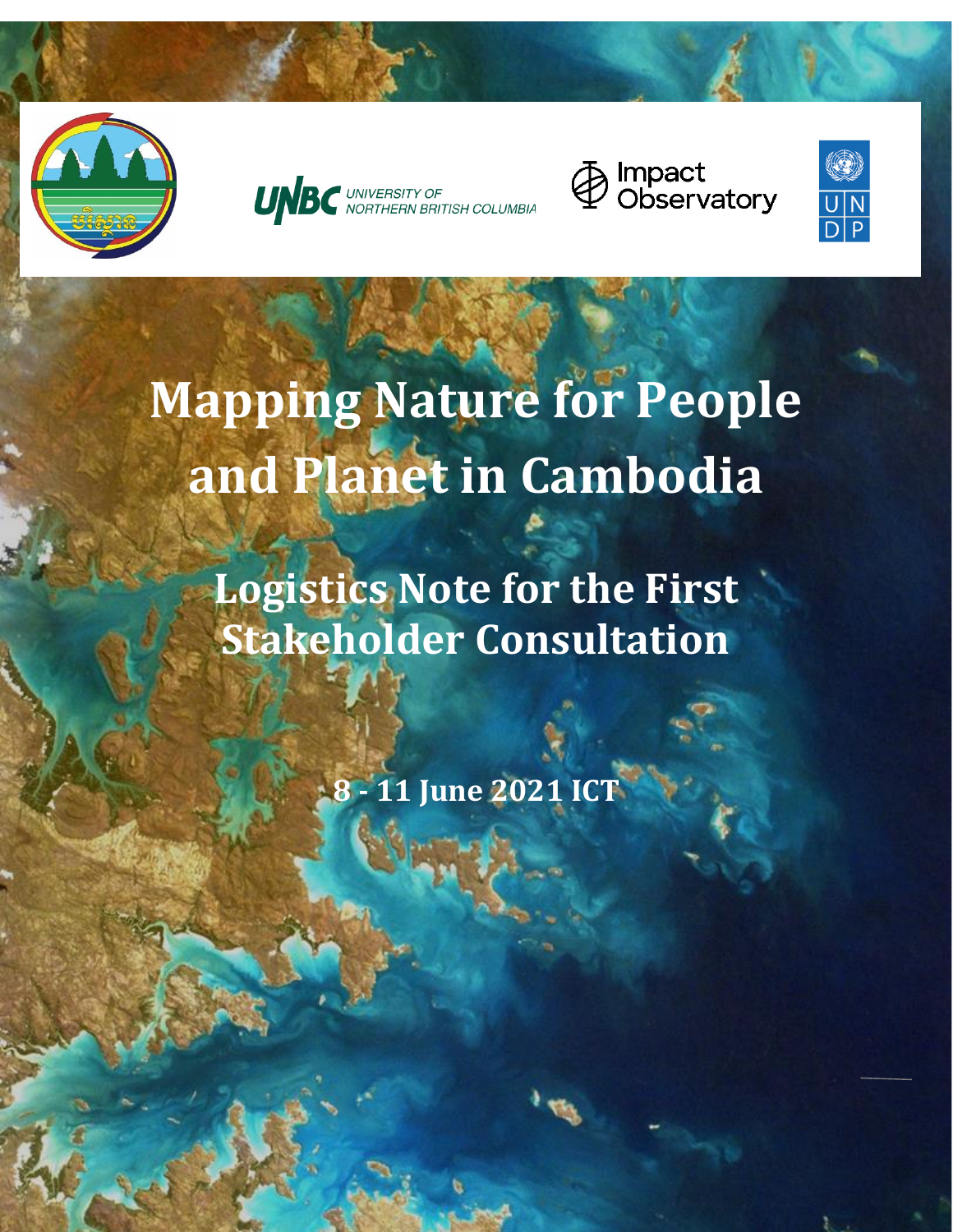# Table of Contents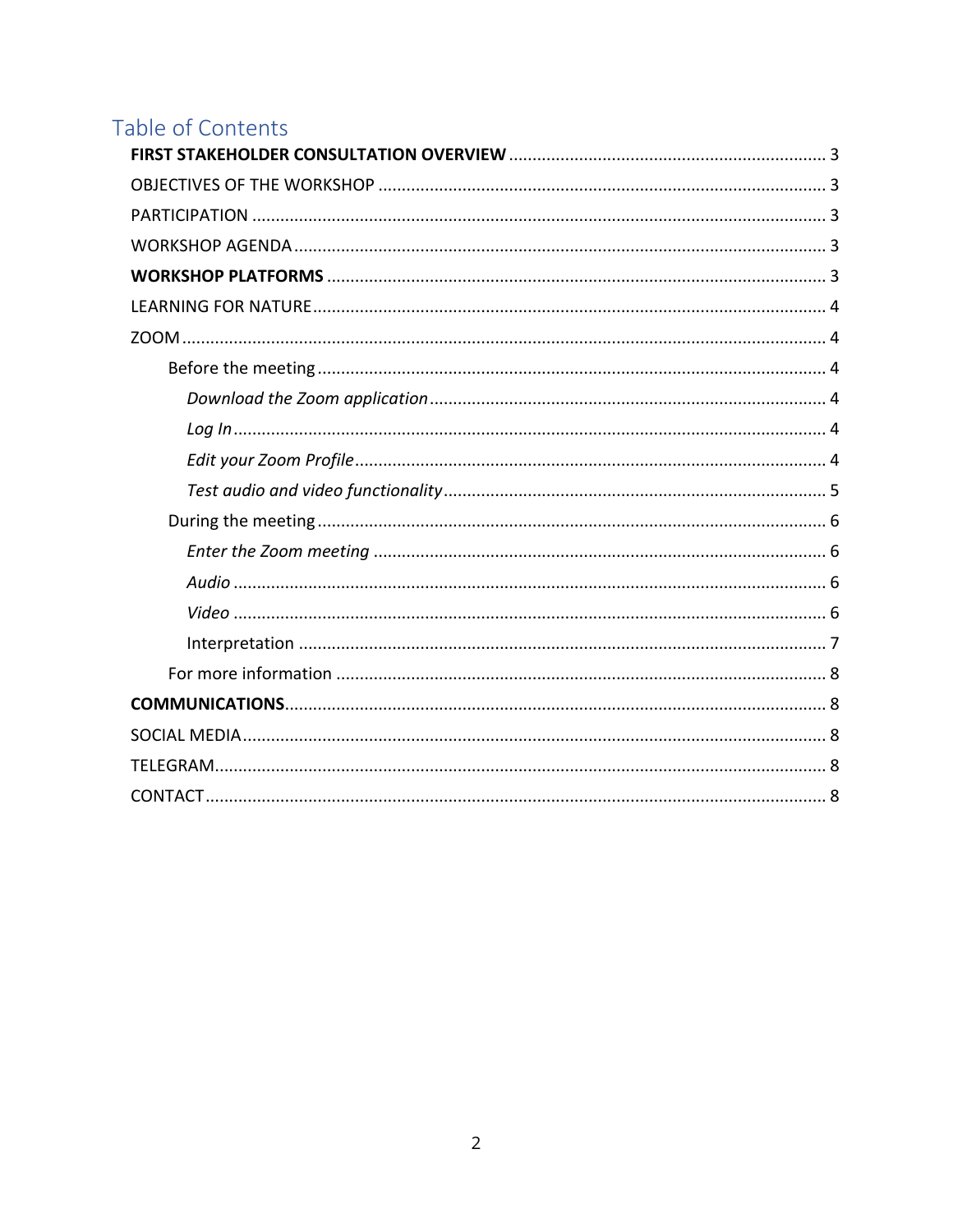# <span id="page-2-0"></span>FIRST STAKEHOLDER CONSULTATION OVERVIEW

How can we use spatial data to identify nature-based solutions for biodiversity, climate, and sustainable development? Join us for an invitation-only workshop on the project "Mapping Nature for People and Planet", hosted by United Nations Development Programme (UNDP) and the Department of Geographic Information Services (DGIS) with support from Impact Observatory, Sustainable Markets Foundation and the University of Northern British Columbia.

# <span id="page-2-1"></span>OBJECTIVES OF THE WORKSHOP

The workshop will:

- Identify and prioritize where policymakers can take nature-based action to deliver on national biodiversity and sustainable development commitments to the Convention on Biological Diversity, UN Framework Convention on Climate Change, UN Convention to Combat Desertification, and the 2030 Agenda for Sustainable Development.
- Identify the necessary global and national datasets to develop the analysis.
- Apply systematic conservation planning methods using GIS software to achieve this vision with cutting-edge, rigorous science.
- Evaluate the political context, map key stakeholder, and provide clear steps to use the data to deliver across policy commitments.

# <span id="page-2-2"></span>PARTICIPATION

A select group of policymakers and national spatial data experts from will attend this workshop, as well as international policy and implementation specialists, world-class scientists.

Participants from the Ministry of the Environment are invited to attend in person at  $3<sup>rd</sup>$  floor, MoE. Due to COVID restrictions, participants from other organizations are invited to attend via Zoom at *<https://undp.zoom.us/j/81796439778>*.

#### <span id="page-2-3"></span>WORKSHOP AGENDA

The meeting will be held on 8 – 11 June, 2021 in Cambodia. The dates and times are as follows: **Part 1: Introduction and Vision**

- Tuesday 8 June, 9:00 11:00 ICT *(Monday 7 June, 22:00 – 00:00 New York)*
- Wednesday 9 June, 9:00 12:00 ICT *(Tuesday 8 June, 22:00 – 01:00 New York)*
- **Part 2: Policy Hackathon**
	- Thursday 10 June, 9:00 12:15 ICT (*Wednesday 9 June, 22:00 – 01:15 New York*)

#### **Part 3: Data Hackathon and Next Steps**

• Friday 11 June, 9:00 – 12:00 ICT (*Thursday 10 June, 22:00 – 01:00 New York*)

Please find a tentative agenda located here:

[https://www.dropbox.com/s/e5qy36mrf44la34/ELSA%20Workshop%201%20Cambodia%20Final.docx.p](https://www.dropbox.com/s/e5qy36mrf44la34/ELSA%20Workshop%201%20Cambodia%20Final.docx.pdf?dl=0) [df?dl=0.](https://www.dropbox.com/s/e5qy36mrf44la34/ELSA%20Workshop%201%20Cambodia%20Final.docx.pdf?dl=0)

# <span id="page-2-4"></span>WORKSHOP PLATFORMS

In this section, you will find relevant information on the platforms that will be used during the virtual workshop. We strongly recommend that you download and get familiar with these platforms before the beginning of the workshop to minimize any technical issue of difficulty. Please contact Lea Phillips [\(lea.phillips@undp.org\)](mailto:lea.phillips@undp.org) and Dy Lihong [\(lihongdy@gmail.com\)](mailto:lihongdy@gmail.com) with any questions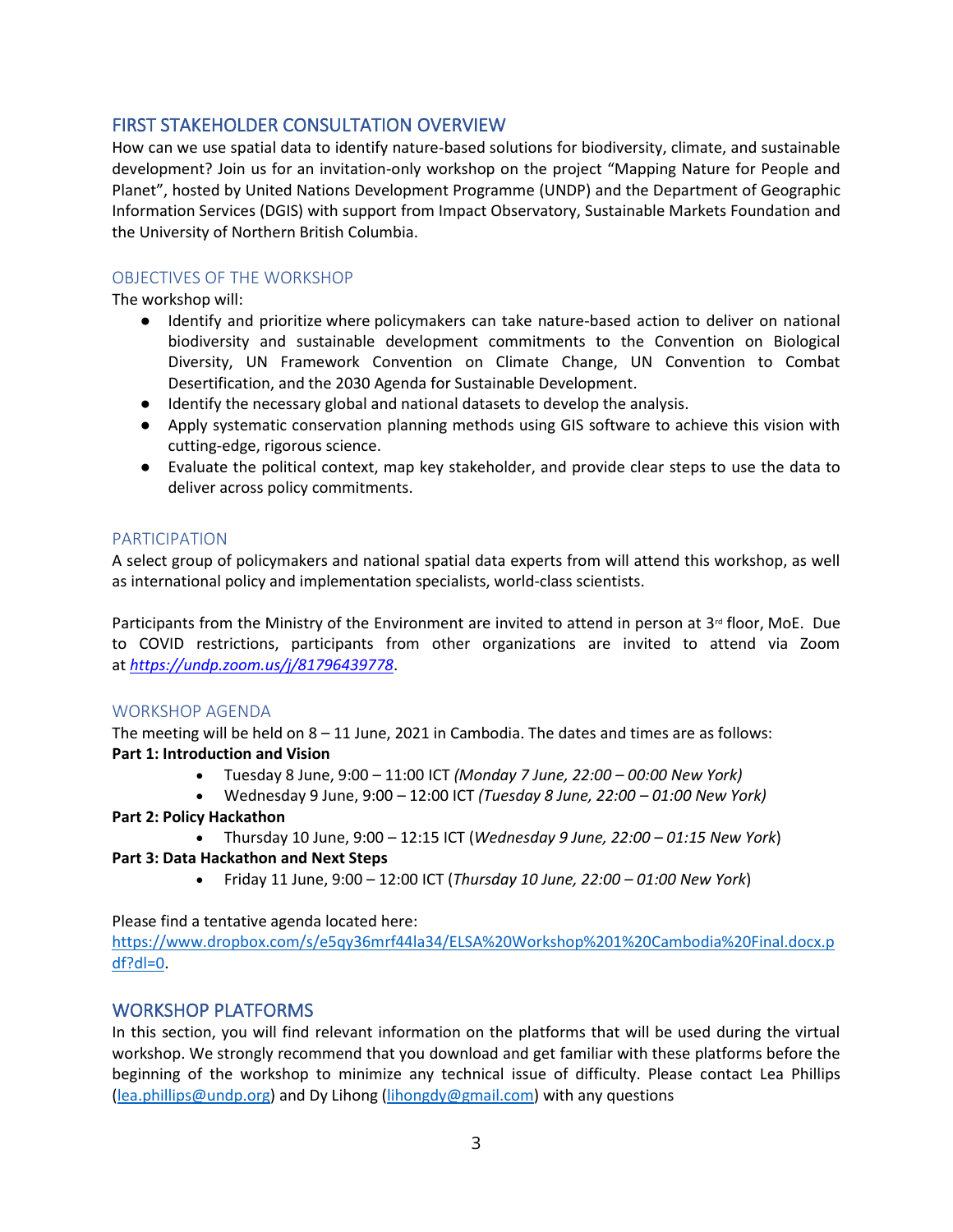#### <span id="page-3-0"></span>LEARNING FOR NATURE

During this working, we will use Learning for Nature as a repository for all our presentations and recordings. The page for Cambodia is accessible at [https://www.learningfornature.org/en/mapping](https://www.learningfornature.org/en/mapping-nature-for-people-and-planet-in-cambodia-inception-workshop/)[nature-for-people-and-planet-in-cambodia-inception-workshop/](https://www.learningfornature.org/en/mapping-nature-for-people-and-planet-in-cambodia-inception-workshop/) . On this platform, you will be able to:

- Download background information and key documents for the workshop
- Access the link to join all workshop sessions on Zoom
- Watch the video recordings of each session after the workshop has ended
- Engage with other participants via a forum
- Continue discussions and peer-exchange after the workshop is over

To access the page and use all the features, you will need to **create an account** on Learning for Nature. To do so:

- 1. Go to [www.learningfornature.org](http://www.learningfornature.org/)
- 2. In the top right corner, click on "Sign Up"
- 3. Fill the information requested
- 4. Do not forget to check the box "I agree" regarding the Privacy Policy
- 5. Create your account
- 6. You will receive an activation email with a unique link to activate your account.

Note that you only need to create an account to use the forum features; otherwise, the page is public and accessible to all.

#### <span id="page-3-1"></span>ZOOM

This meeting will be conducted through Zoom via this link: *<https://undp.zoom.us/j/81796439778>*.

#### <span id="page-3-2"></span>Before the meeting

#### <span id="page-3-3"></span>*Download the Zoom application*

If you do not already have the Zoom Desktop Client app, download it here: [https://zoom.us/download/.](https://zoom.us/download/)

#### <span id="page-3-4"></span>*Log In*

If you do not have a Zoom account, sign in using your Facebook or Google account. You can also sign up for a free account at <https://zoom.us/signup>.

#### <span id="page-3-5"></span>*Edit your Zoom Profile*

If you are interested in customizing your profile, click "My Account" on the top right hand corner of Zoom's webpage [o](https://zoom.us/profile)r go to [https://zoom.us/profile.](https://zoom.us/profile)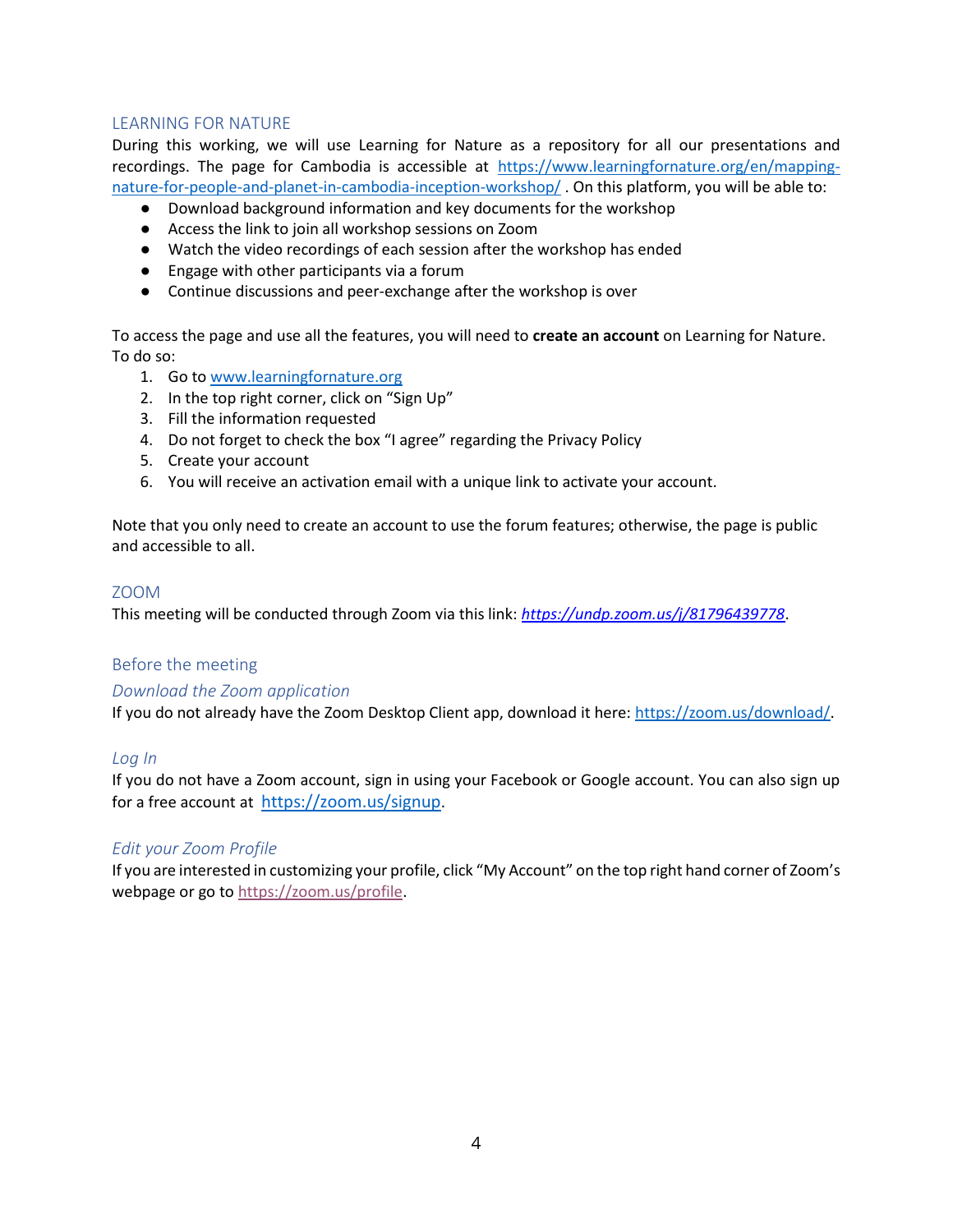

Click "edit" on the right-hand side of the screen to edit your Zoom profile. We recommend that you enter your name, job title, and company name. Adding a professional picture of yourself is also a nice touch. In order for other participants to clearly identify the institution you are representing during the meeting, we recommend that you put the institution name in parentheses following your last name.

| ZOO<br>SOLUTIONS -                                                                                    | PLANS & PRICING<br>CONTACT SALES | <b>SCHEDULE A MEETING</b><br><b>JOIN A MEETING</b>                                                                                                                                                                                                              | 圈<br><b>HOST A MEETING +</b> |
|-------------------------------------------------------------------------------------------------------|----------------------------------|-----------------------------------------------------------------------------------------------------------------------------------------------------------------------------------------------------------------------------------------------------------------|------------------------------|
| Profile<br>Meetings<br>Webinars<br><b>Recordings</b><br>Settings<br><b>Account Profile</b><br>Reports | <b>Delete</b><br>Change          | <b>First Name</b><br><b>Last Name</b><br>Annie<br>$\circledcirc$<br>Virnig (UNDP)<br>Phone<br>United States of America (+1)<br>7184836975<br>$\checkmark$<br>Department<br>HQ/BPPS<br><b>Job Title</b><br>Knowledge Management and Capacity Building Specialist |                              |
| <b>Attend Live Training</b><br><b>Video Tutorials</b><br><b>Knowledge Base</b>                        |                                  | Company<br>United Nations Development Programme<br>Location<br>New York<br><b>Save Changes</b><br>Cancel                                                                                                                                                        |                              |
|                                                                                                       | Personal Meeting ID              | $888.888.8040$ av                                                                                                                                                                                                                                               | <b>Calls</b>                 |

#### <span id="page-4-0"></span>*Test audio and video functionality*

Check that your computer's camera and audio setting are configured correctly before our meeting by joining a "Meeting Test" located at <https://zoom.us/test>. This is also great way to ascertain that your internet connection is strong enough for you to use the platform. Click through the prompts and adjust your computer's settings as needed.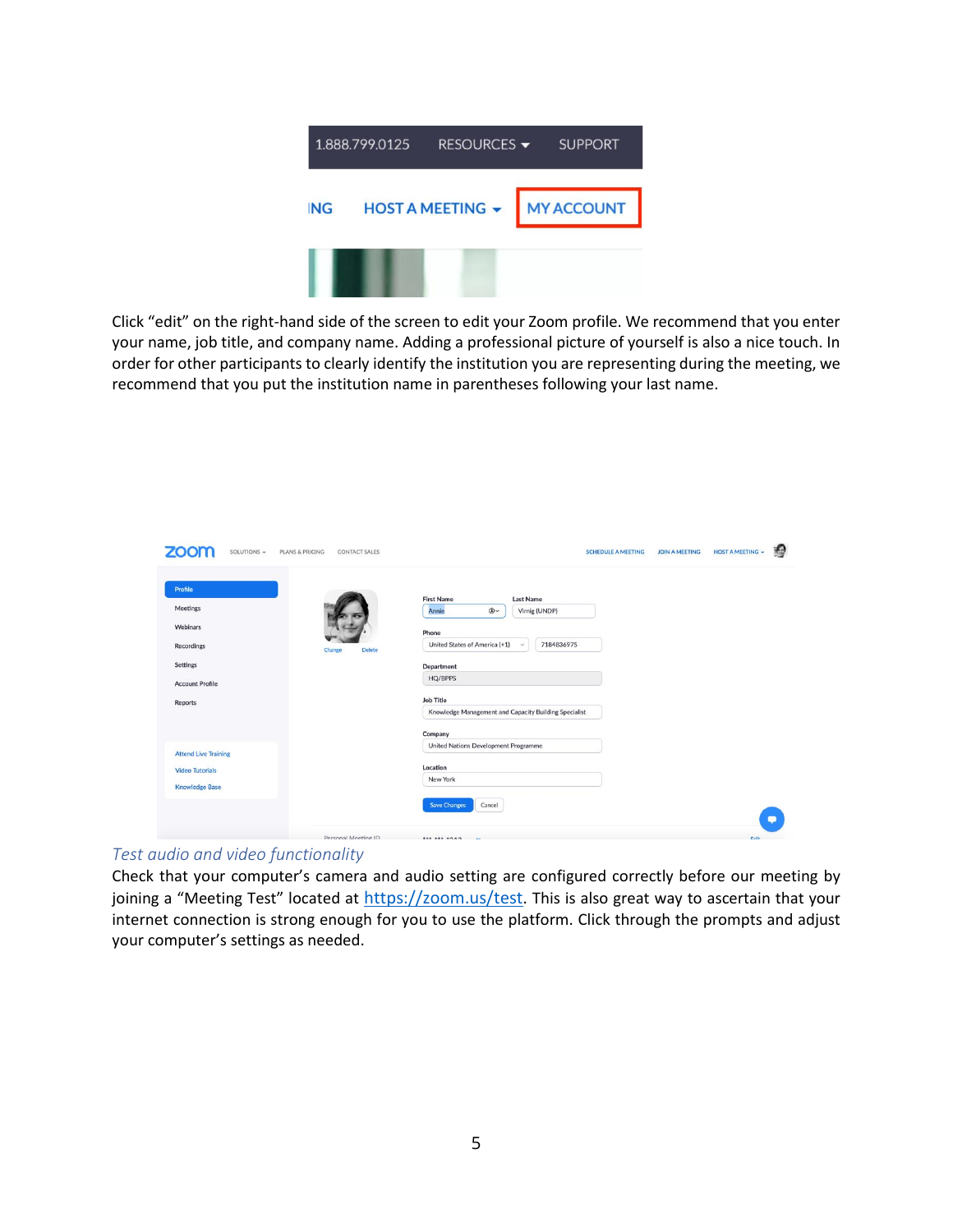<span id="page-5-1"></span><span id="page-5-0"></span>During the meeting *Enter the Zoom meeting*

#### Open zoom.us?

https://zoom.us wants to open this application.

| Cancel<br>Open zoom.us |  |
|------------------------|--|
|------------------------|--|

On the morning of the meeting, click this link [\(https://undp.zoom.us/j/86868943715\)](https://undp.zoom.us/j/86868943715) and when prompted, press "Open zoom.us" to allow the desktop application to start up.

#### <span id="page-5-2"></span>*Audio*

When starting/joining a meeting, you can join the audio by phone or computer. **Choose "Join Audio by Computer"** to connect your computers mic and speakers to the Zoom Meeting. If you are having problems with your computer's audio, you can choose "Phone call" as well to listen to the audio via your phone.

| <b>Join With Computer Audio</b> |                                    |  |  |  |
|---------------------------------|------------------------------------|--|--|--|
|                                 |                                    |  |  |  |
|                                 | <b>Test Speaker and Microphone</b> |  |  |  |
|                                 |                                    |  |  |  |
|                                 |                                    |  |  |  |
|                                 |                                    |  |  |  |
|                                 |                                    |  |  |  |
|                                 |                                    |  |  |  |

Automatically join audio by computer when joining a meeting

You can also test your audio sources by using the "Test Computer Audio" link when joining.



Clicking on the "Mute" icon will let you mute and unmute your audio once connected. It is 'best practice' to mute your mic when others are speaking in order to minimize background noise.

#### <span id="page-5-3"></span>*Video*

Access the "Video Settings" before or during a meeting by clicking on the **^** icon to the right of the "Stop Video" button. On the "Video Settings" tab you can change your video source and video quality.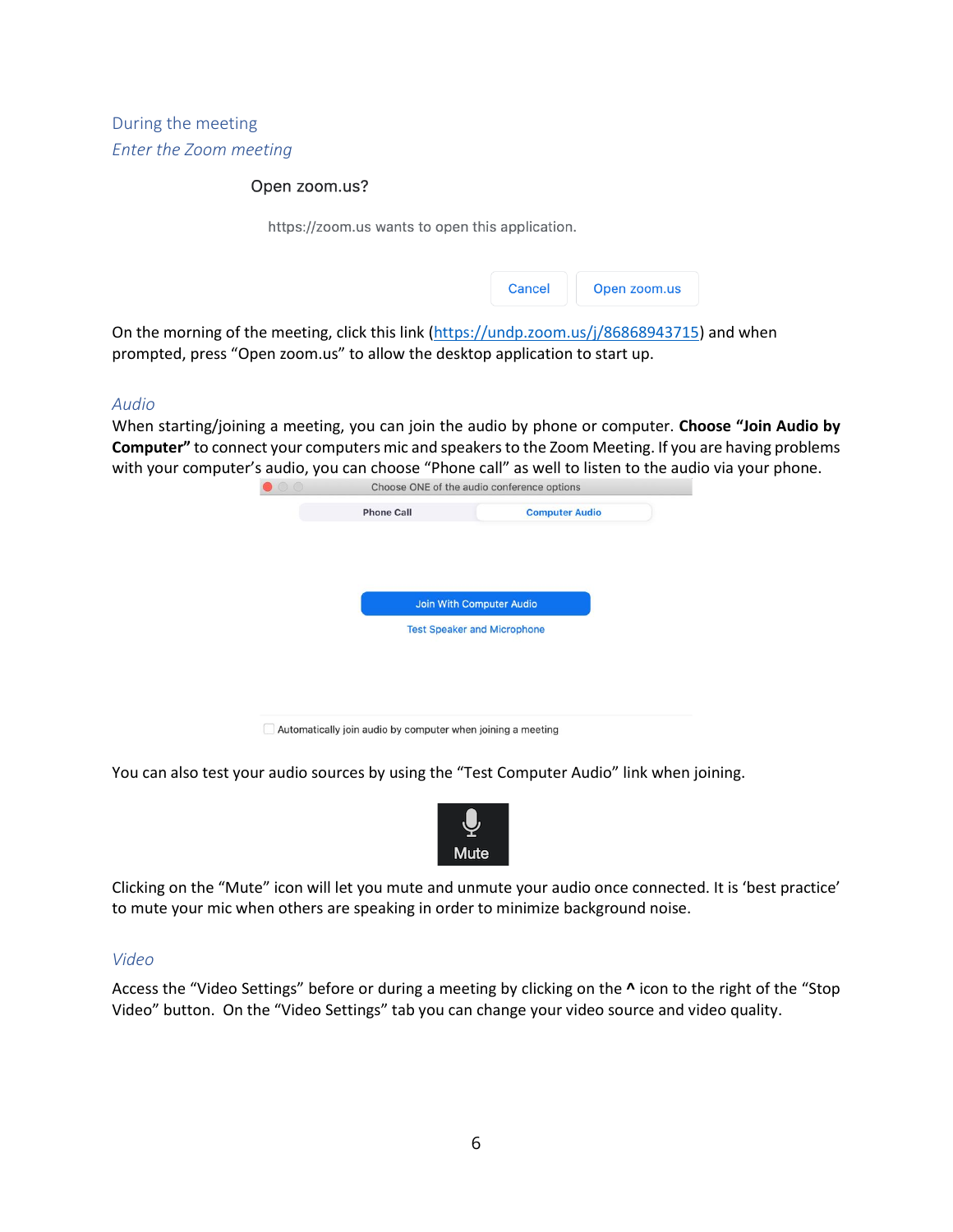

Clicking on the "Stop Video" icon will let you start and stop your video feed. It is a good practice to always turn your camera on when you are speaking.

#### <span id="page-6-0"></span>Interpretation

In the preparatory stakeholder meeting, as well as in the subsequent consultations, we'll offer simultaneous translation between English and Khmer. This will be useful to enhance communication as our speakers will present in both languages.

To activate interpretation via Zoom and participate in this meeting in your preferred language:

- Click on the world icon that says "**Interpretation**" at the bottom of your screen
- Choose either English to listen in **English** or Korean to listen in **Khmer**. Unfortunately Zoom is still a relatively new application and doesn't yet have an icon for Khmer. However, we will have the Khmer interpreter speak through the Korean channel.